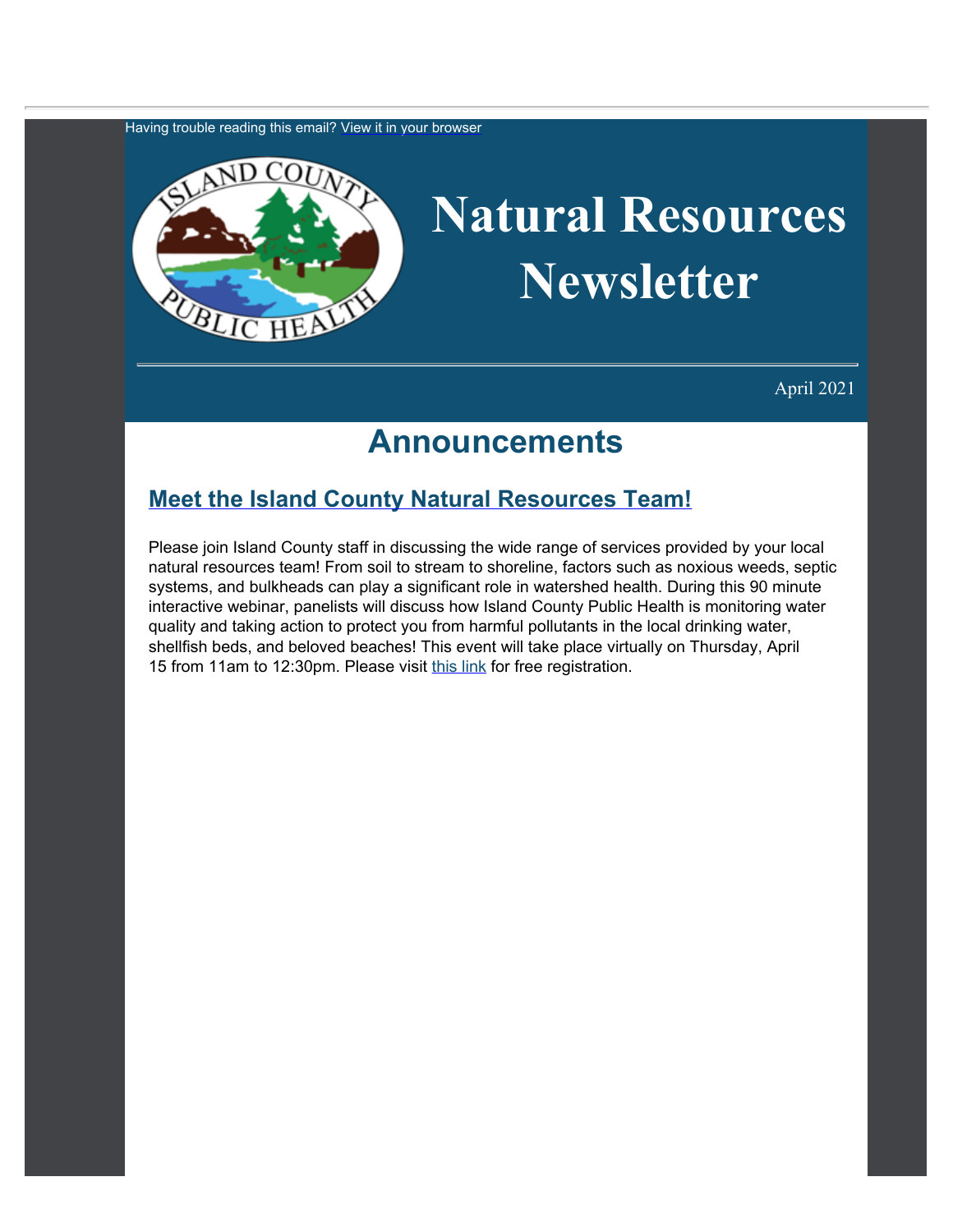# **ISLAND COUNTY IS<br>CELEBRATING EARTH MONTH!**

Please join us as we discuss the many ways your local government is working to keep the environment healthy and safe for everyone. Mini-presentations will be followed by a Q&A with our panelists below.

When: April 15th from 11:00am-12:30pm

The event will be held virtually using Zoom. The webinar link and optional preregistration is available below and on the Island County Natural Resources webpage.



Ann Prusha, Environmental Health Specialist- Learn how to use the Washington State Department of Health's Shellfish Safety Map. She will also address some of the frequently asked questions about recreational shellfish harvesting.

Anna Toledo, Watershed Planner- Learn how you can receive information and technical assistance for Shore Friendly alternatives to hard armoring that provide both the use and enjoyment of shoreline property while also protecting the shoreline habitats and species we love. Anna will also share about volunteer work being done through the Marine Resources Committee to protect and restore our local marine resources.





Seth Luginbill, Noxious Weed Program Coordinator- Learn how invasive species affect a wide array of habitats but can be particularly detrimental when found in aquatic and marine environments. We will discuss prevalent invasive aquatic/marine species here in Island County, how to ID these species, and best management practices for controlling them.

Matt Colston & Jenny Schofield, Surface Water Quality Monitoring Team-Learn about Island County's Surface Water Quality Monitoring Program and pollution identification and correction efforts. We will be joined by Nolan Simmons from our On-Site Septic Program to discuss how our every day actions affect our waterways.



Register Here: https://us02web.zoom.us/webinar/register/WN\_RqbrgfaGSFq9QGeGIvL\_6w

## **Programmatic Updates**

#### **[Island Local Integrating](https://www.islandcountywa.gov/Health/DNR/ILIO/Pages/Home.aspx?utm_content=&utm_medium=email&utm_name=&utm_source=govdelivery&utm_term=) [Organization \(ILIO\)](https://www.islandcountywa.gov/Health/DNR/ILIO/Pages/Home.aspx?utm_content=&utm_medium=email&utm_name=&utm_source=govdelivery&utm_term=)**

The next ILIO Technical Committee meeting will be held Tuesday, April 13 from 1-3pm via Zoom.

Check out the [Human](https://briangkatz.github.io/HWB/?utm_content=&utm_medium=email&utm_name=&utm_source=govdelivery&utm_term=) [Wellbeing explorer map](https://briangkatz.github.io/HWB/?utm_content=&utm_medium=email&utm_name=&utm_source=govdelivery&utm_term=) created by [Oregon State University](https://oregonstate.edu/?utm_content=&utm_medium=email&utm_name=&utm_source=govdelivery&utm_term=) to visualize survey responses about human well-being in the Puget Sound.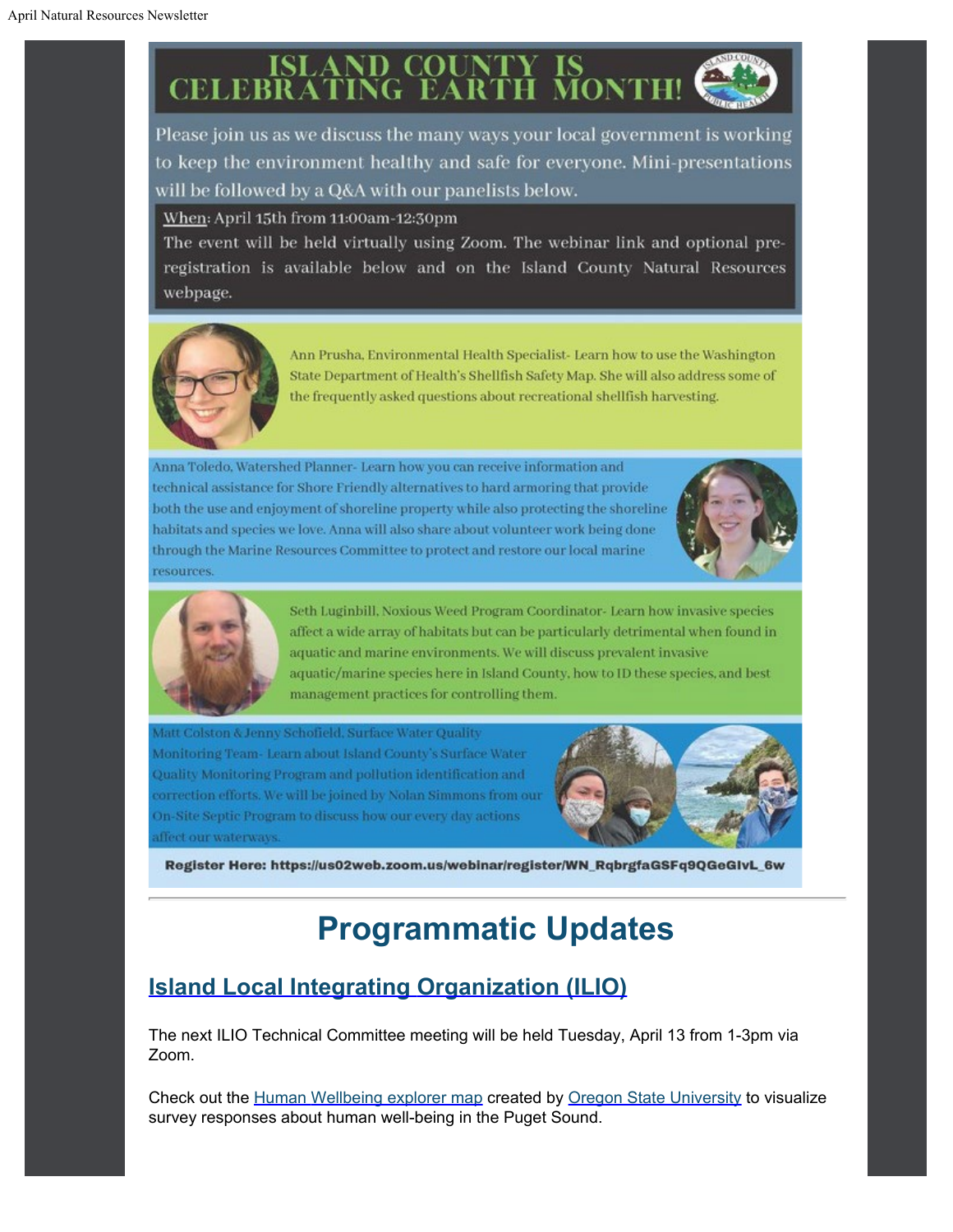

**[2021 VIRTUAL PUGET](https://www.psp.wa.gov/?utm_content=&utm_medium=email&utm_name=&utm_source=govdelivery&utm_term=) [SOUND DAYS ON THE HILL](https://www.psp.wa.gov/?utm_content=&utm_medium=email&utm_name=&utm_source=govdelivery&utm_term=)**: Since we can't convene in person, this year's Puget Sound Days on the Hill will be a series of virtual events with the Washington congressional delegation, federal officials, and special guests. [Puget Sound Partnership](https://www.psp.wa.gov/index.php?utm_content=&utm_medium=email&utm_name=&utm_source=govdelivery&utm_term=) (PSP) and the [Northwest Indian](https://nwifc.org/?utm_content=&utm_medium=email&utm_name=&utm_source=govdelivery&utm_term=) [Fisheries Commission](https://nwifc.org/?utm_content=&utm_medium=email&utm_name=&utm_source=govdelivery&utm_term=) (NWIFC) are hosting these events, which are currently scheduled on Fridays from 1-2:30pm PDT, April 23-May 21. Additional notes will be provided prior to each session. Puget Sound restoration and protection, salmon recovery efforts, climate change adaptation and mitigation, infrastructure, and other topics will be discussed. Check [here](https://www.psp.wa.gov/psdoth2021.php?utm_content=&utm_medium=email&utm_name=&utm_source=govdelivery&utm_term=) for the latest information.

Be sure to check **[ILIO's website](https://www.islandcountywa.gov/Health/DNR/ILIO/Pages/ILIO-Agendas--Minutes.aspx?utm_content=&utm_medium=email&utm_name=&utm_source=govdelivery&utm_term=)** for upcoming meeting agendas and minutes.

#### **[Marine Resources Committee \(MRC\)](https://www.islandcountymrc.org/?utm_content=&utm_medium=email&utm_name=&utm_source=govdelivery&utm_term=)**

The next MRC meeting will be held Tuesday, May 4 from 3-5pm via Zoom.

Check out the ["Make a Difference"](https://www.whidbeyweekly.com/wp-content/uploads/2021/03/13.11-March-18-2021-WEB.pdf?utm_content=&utm_medium=email&utm_name=&utm_source=govdelivery&utm_term=) column in the *Whidbey Weekly*, written by MRC's own Barbara Bennett! You can read it on page 9.

The MRC and [Sound](https://soundwaterstewards.org/web/?utm_content=&utm_medium=email&utm_name=&utm_source=govdelivery&utm_term=) [Water Stewards](https://soundwaterstewards.org/web/?utm_content=&utm_medium=email&utm_name=&utm_source=govdelivery&utm_term=) hosted a training on utilizing the [MyCoast](https://mycoast.org/wa?utm_content=&utm_medium=email&utm_name=&utm_source=govdelivery&utm_term=) [app](https://mycoast.org/wa?utm_content=&utm_medium=email&utm_name=&utm_source=govdelivery&utm_term=), a cell phone application to track and report beach change and nearshore hazards to enhance awareness among decision-makers and stakeholders. Check out the recorded training [here](https://vimeo.com/508591672?utm_content=&utm_medium=email&utm_name=&utm_source=govdelivery&utm_term=).

Coming soon...supported by the MRC and other local orgs, citizen scientists recently wrapped up a 10-year study about the distribution of eelgrass beds in Island County. A visually striking Storymap highlighting their work, and the importance of eelgrass beds, will be available in the near future.

MRC's Forage Fish monitoring teams are getting back out on the beach, **and the program is looking for more volunteers!** Monitoring for forage fish eggs provides important data that contributes to the health of marine life. If volunteering to be a part of this citizen science effort is something the piques your interest, please contact with Ann Prusha at [a.prusha@islandcountywa.gov](mailto:a.prusha@islandcountywa.gov) or 360-678-2347.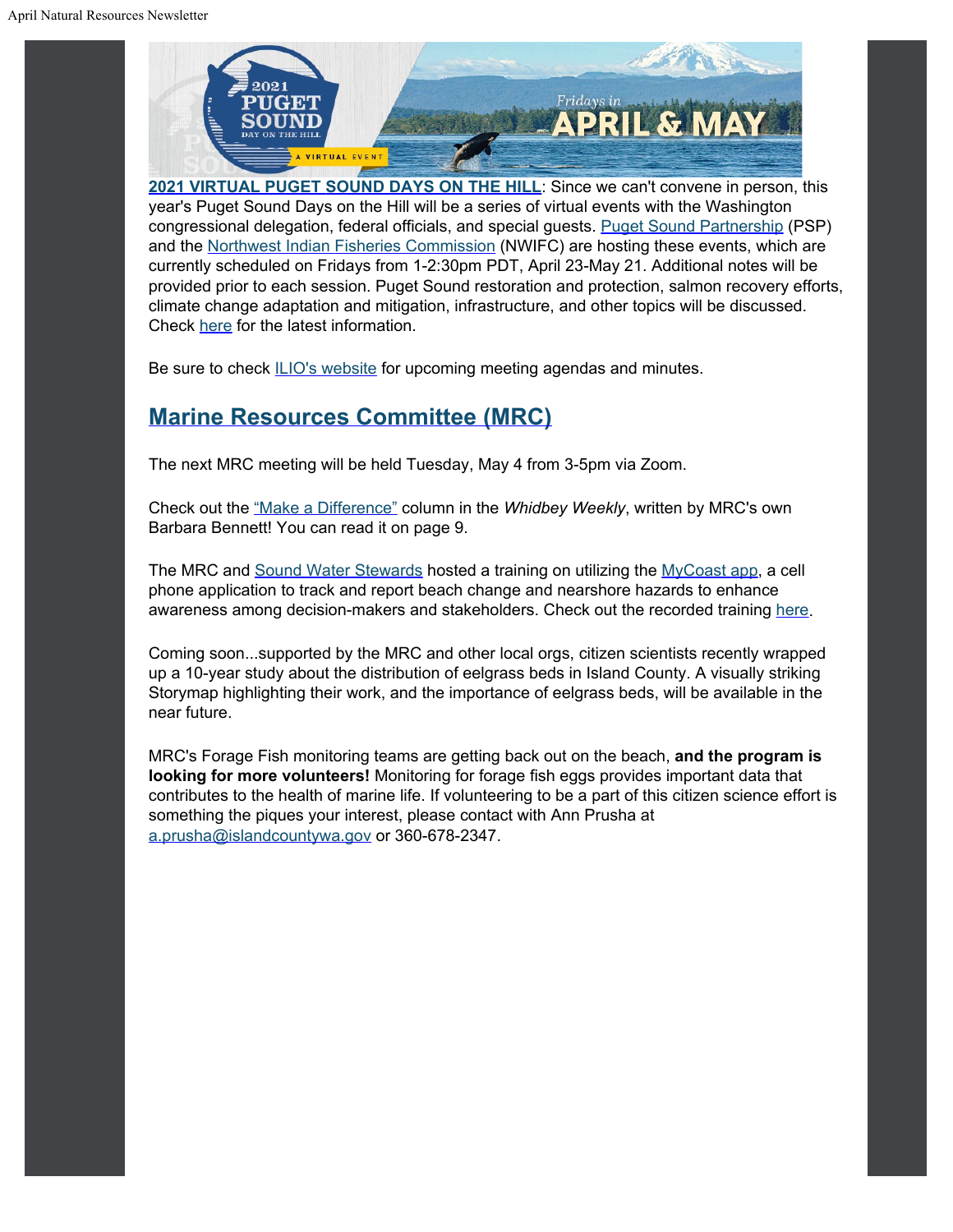

*Volunteers use a "blue bowl" to seperate forage fish eggs from beach substrate.*

Be sure to check [MRC's website](https://www.islandcountymrc.org/meetings-events/?utm_content=&utm_medium=email&utm_name=&utm_source=govdelivery&utm_term=) for upcoming meetings, agendas, and minutes.

#### **[Salmon Recovery](https://www.islandcountywa.gov/Health/DNR/Salmon/Pages/Home.aspx?utm_content=&utm_medium=email&utm_name=&utm_source=govdelivery&utm_term=)**

The next Salmon Recovery Technical and Citizen Committee (SRTCC) meeting will be held Wednesday, April 21 from 1-3pm via Zoom.

SRTCC is pleased to announce that Barbara Brock (Co-Chair), Tom Vos, and John Lovie will be serving another term on SRTCC! They bring a wealth of knowledge, experience, and perspective. Thank you for your continued service.

Final project scoring for the two projects moving forward in the ranking process, Hoypus Point Shoreline Restoration and Polnell Armor Removal, will take place in May.

Be sure to check out the **Salmon Recovery website** for upcoming meeting agendas and minutes.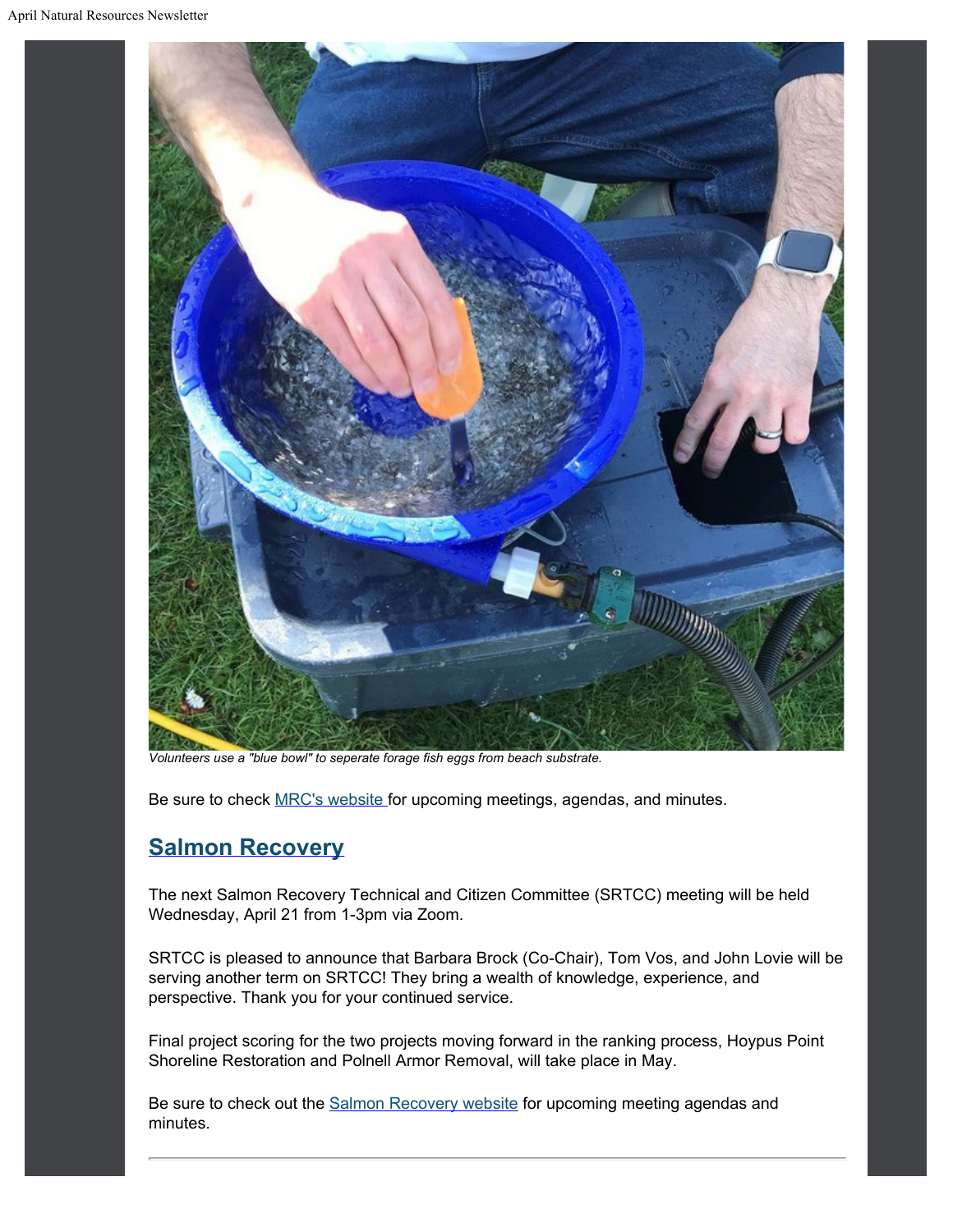## **Resources and Interesting Reads**

#### **Funding Opportunities**

The [Environmental](https://www.epa.gov/?utm_content=&utm_medium=email&utm_name=&utm_source=govdelivery&utm_term=) [Protection Agency's](https://www.epa.gov/?utm_content=&utm_medium=email&utm_name=&utm_source=govdelivery&utm_term=) (EPA) [Environmental Justice](https://www.epa.gov/environmental-justice/environmental-justice-collaborative-problem-solving-cooperative-agreement-0?utm_content=&utm_medium=email&utm_name=&utm_source=govdelivery&utm_term=) [Collaborative Problem-](https://www.epa.gov/environmental-justice/environmental-justice-collaborative-problem-solving-cooperative-agreement-0?utm_content=&utm_medium=email&utm_name=&utm_source=govdelivery&utm_term=)[Solving \(EJCPS\) Cooperative Agreement Program](https://www.epa.gov/environmental-justice/environmental-justice-collaborative-problem-solving-cooperative-agreement-0?utm_content=&utm_medium=email&utm_name=&utm_source=govdelivery&utm_term=) and [Environmental Justice](https://www.epa.gov/environmentaljustice/environmental-justice-small-grants-program?utm_content=&utm_medium=email&utm_name=&utm_source=govdelivery&utm_term=) [Small Grants](https://www.epa.gov/environmentaljustice/environmental-justice-small-grants-program?utm_content=&utm_medium=email&utm_name=&utm_source=govdelivery&utm_term=) [\(EJSG\) Program](https://www.epa.gov/environmentaljustice/environmental-justice-small-grants-program?utm_content=&utm_medium=email&utm_name=&utm_source=govdelivery&utm_term=) award grants that support community-driven projects designed to engage, educate, and empower communities to better understand local environmental and public health issues and develop strategies for addressing those issues, building consensus in the community, and setting community priorities. To learn more about pre-application assistance calls and how to apply for funding, follow the grant links above. Proposals are due by Friday, May 7.

[RADx-UP Coordination](https://radx-up.org/?utm_content=&utm_medium=email&utm_name=&utm_source=govdelivery&utm_term=) [and Data Collection Center](https://radx-up.org/?utm_content=&utm_medium=email&utm_name=&utm_source=govdelivery&utm_term=) is offering opportunities for mini-grants to help with COVID-19 testing initiatives. Learn more [here](https://radx-up.org/apply-for-grant/?utm_content=&utm_medium=email&utm_name=&utm_source=govdelivery&utm_term=). Applications are due by Friday, April 16th.

The Monitoring to Accelerate Recovery Funding Opportunity, from the [Puget Sound Ecosystem](https://www.psp.wa.gov/PSEMP-overview.php?utm_content=&utm_medium=email&utm_name=&utm_source=govdelivery&utm_term=) [Monitoring Program](https://www.psp.wa.gov/PSEMP-overview.php?utm_content=&utm_medium=email&utm_name=&utm_source=govdelivery&utm_term=) (PSEMP), is a funding opportunity for collaborative projects as a mechanism by which the PSEMP and [Vital Signs](https://psp.wa.gov/evaluating-vital-signs.php?utm_content=&utm_medium=email&utm_name=&utm_source=govdelivery&utm_term=) programs address priority monitoring information needs to inform adaptive management and accelerate recovery of Puget Sound. More information will be available on **PSEMP's website**. Visit [here](https://pspwa.app.box.com/s/bkqzv9vzdm2iy0j8vlste35uvptm6ljt?utm_content=&utm_medium=email&utm_name=&utm_source=govdelivery&utm_term=) for a presentation about this opportunity.

#### **Learn**

Registration is now open [Washington State](https://rco.wa.gov/?utm_content=&utm_medium=email&utm_name=&utm_source=govdelivery&utm_term=) [Recreation and Conservation Office's](https://rco.wa.gov/?utm_content=&utm_medium=email&utm_name=&utm_source=govdelivery&utm_term=) (RCO) Salmon Recovery Conference. The theme is *Building a Movement*, and it takes place Wednesday-Friday, April 28-30. Register [here](https://rco.wa.gov/salmon-recovery/salmon-recovery-conference/?utm_content=&utm_medium=email&utm_name=&utm_source=govdelivery&utm_term=).



*A Chinook salmon pictured in Oregon's McKenzie River. Morgan Bond (click image for source page)*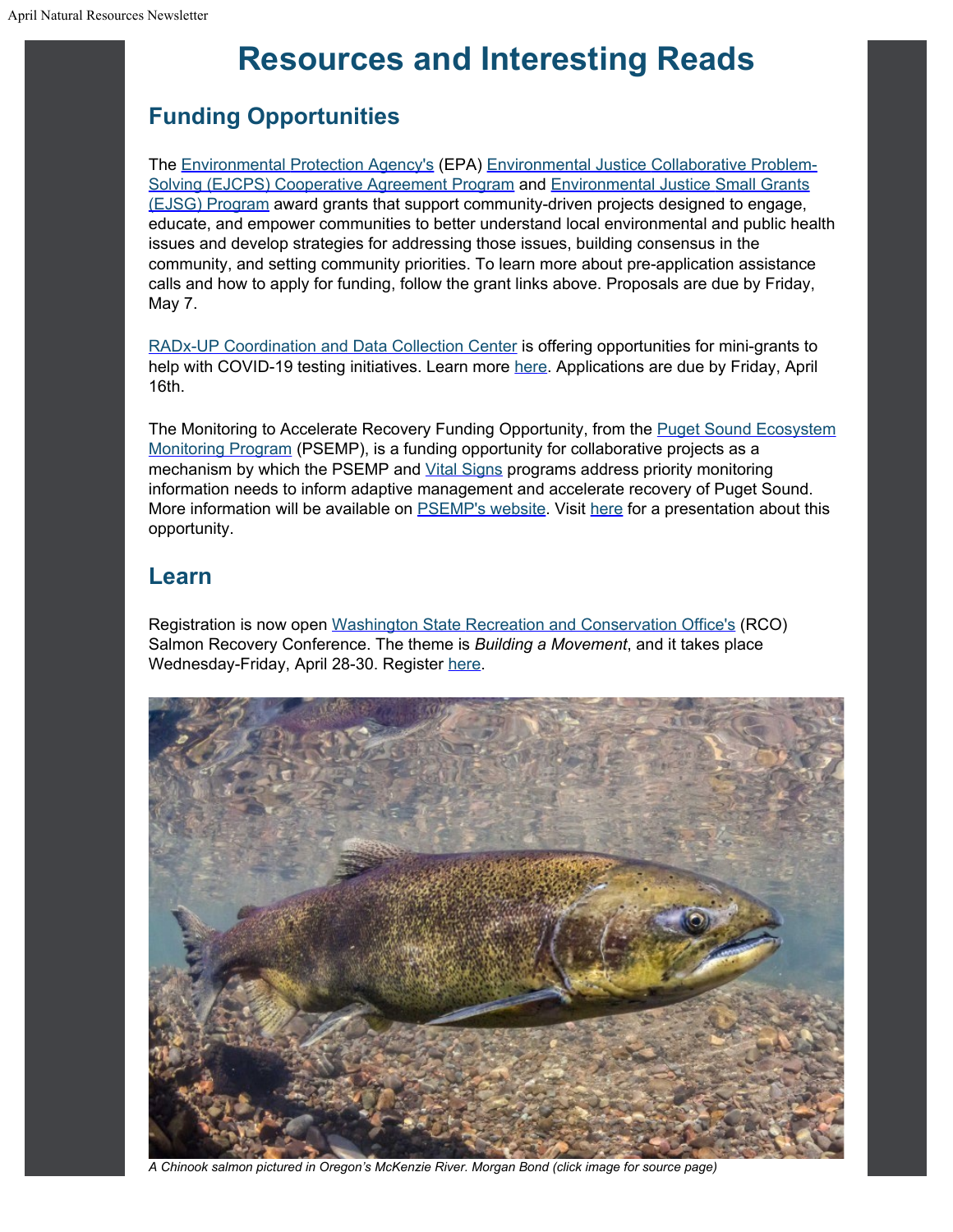The San Juan MRC and Salish Sea Institute hosted a webinar on the impacts of jet noise in the region. See the recording [here](https://alumni.wwu.edu/event/salish-sea-science-symposium-implications-noise-navy-aircraft-salish-sea-and-olympic-region?utm_content=&utm_medium=email&utm_name=&utm_source=govdelivery&utm_term=).

The *Environmental Law Reporter* graciously arranged to make [this](https://clicks.eventbrite.com/f/a/7CG0yJn6ailiDBX1qnTj9Q~~/AAQxAQA~/RgRiLR4UP0RBaHR0cHM6Ly93d3cuZWxpLm9yZy9zaXRlcy9kZWZhdWx0L2ZpbGVzL2RvY3MvZWxyX3BkZi81MS4xMDIwNy5wZGZXA3NwY0IKYEmU6ktgytu1A1IabC5jbGFya0Bpc2xhbmRjb3VudHl3YS5nb3ZYBAAAAAA~?utm_content=&utm_medium=email&utm_name=&utm_source=govdelivery&utm_term=) [article by Charles Lee](https://clicks.eventbrite.com/f/a/7CG0yJn6ailiDBX1qnTj9Q~~/AAQxAQA~/RgRiLR4UP0RBaHR0cHM6Ly93d3cuZWxpLm9yZy9zaXRlcy9kZWZhdWx0L2ZpbGVzL2RvY3MvZWxyX3BkZi81MS4xMDIwNy5wZGZXA3NwY0IKYEmU6ktgytu1A1IabC5jbGFya0Bpc2xhbmRjb3VudHl3YS5nb3ZYBAAAAAA~?utm_content=&utm_medium=email&utm_name=&utm_source=govdelivery&utm_term=) publicly available free-of-charge. The article explains environmental justice and how to push these concepts forward.

Nearly 30% of Puget Sound's shoreline has some sort of armoring meant to protect beaches from erosion. However, many of these structures are ineffective and destroy critical habitat for sea life, including salmon. Learn more [here](https://www.eopugetsound.org/magazine/IS/shoreline-armoring-relic-past?utm_content=&utm_medium=email&utm_name=&utm_source=govdelivery&utm_term=).



*An example of shoreline armoring. Photo: Jim Johannessen/Coastal Geologic Services*

#### **Act!**

[Island County](https://www.islandcountywa.gov/planning/Pages/Home.aspx?utm_content=&utm_medium=email&utm_name=&utm_source=govdelivery&utm_term=) and the [Washington State](https://ecology.wa.gov/?utm_content=&utm_medium=email&utm_name=&utm_source=govdelivery&utm_term=) [Department of Ecology](https://ecology.wa.gov/?utm_content=&utm_medium=email&utm_name=&utm_source=govdelivery&utm_term=) (Ecology) are accepting comments on a periodic review of Island County's Shoreline Master Plan (SMP) under RCW 90.58.080(4). Public comments will be accepted until Sunday, April 25. A joint local/state public hearing is set for Monday, April 12 at 2:00pm virtually via Starleaf (click [here](https://lnks.gd/l/eyJhbGciOiJIUzI1NiJ9.eyJidWxsZXRpbl9saW5rX2lkIjoxMDEsInVyaSI6ImJwMjpjbGljayIsImJ1bGxldGluX2lkIjoiMjAyMTAzMjkuMzc5MDgwMzEiLCJ1cmwiOiJodHRwczovL2xua3MuZ2QvbC9leUpoYkdjaU9pSklVekkxTmlKOS5leUppZFd4c1pYUnBibDlzYVc1clgybGtJam94TURBc0luVnlhU0k2SW1Kd01qcGpiR2xqYXlJc0ltSjFiR3hsZEdsdVgybGtJam9pTWpBeU1UQXpNak11TXpjMU5ETXdOVEVpTENKMWNtd2lPaUpvZEhSd2N6b3ZMMjFsWlhRdWMzUmhjbXhsWVdZdVkyOXRMelF5T0RRNE56QXdORE12WVhCd1AzVjBiVjlqYjI1MFpXNTBQU1oxZEcxZmJXVmthWFZ0UFdWdFlXbHNKblYwYlY5dVlXMWxQU1oxZEcxZmMyOTFjbU5sUFdkdmRtUmxiR2wyWlhKNUpuVjBiVjkwWlhKdFBTSjkuT1p1RVByV1BhcDdSdjd6aDdZdElTTHQtbjdneHdhLWFrWlNNbTZoRjhNMC9zLzU4MDY4OTEwOC9ici8xMDA1MDE4MzYzNDktbD91dG1fY29udGVudD0mdXRtX21lZGl1bT1lbWFpbCZ1dG1fbmFtZT0mdXRtX3NvdXJjZT1nb3ZkZWxpdmVyeSZ1dG1fdGVybT0ifQ.5HTBRj-GCJFbXvQ_iXUwL6ayMh7x1g97qAwoyv_F1yA/s/1119264334/br/100915827126-l?utm_content=&utm_medium=email&utm_name=&utm_source=govdelivery&utm_term=)). The meeting ID is 428 487 0043. You can send comments to Island County planning staff at [CompPlan@islandcountywa.gov.](mailto:CompPlan@islandcountywa.gov) Comments sent to the County will be forwarded to Ecology. Proposed amendments to the Island County SMP are available for review [here.](https://lnks.gd/l/eyJhbGciOiJIUzI1NiJ9.eyJidWxsZXRpbl9saW5rX2lkIjoxMDIsInVyaSI6ImJwMjpjbGljayIsImJ1bGxldGluX2lkIjoiMjAyMTAzMjkuMzc5MDgwMzEiLCJ1cmwiOiJodHRwczovL2xua3MuZ2QvbC9leUpoYkdjaU9pSklVekkxTmlKOS5leUppZFd4c1pYUnBibDlzYVc1clgybGtJam94TURFc0luVnlhU0k2SW1Kd01qcGpiR2xqYXlJc0ltSjFiR3hsZEdsdVgybGtJam9pTWpBeU1UQXpNak11TXpjMU5ETXdOVEVpTENKMWNtd2lPaUpvZEhSd2N6b3ZMM2QzZHk1cGMyeGhibVJqYjNWdWRIbDNZUzVuYjNZdlVHeGhibTVwYm1jdlVHRm5aWE12TWpBeU1GTk5VQzVoYzNCNFAzVjBiVjlqYjI1MFpXNTBQU1oxZEcxZmJXVmthWFZ0UFdWdFlXbHNKblYwYlY5dVlXMWxQU1oxZEcxZmMyOTFjbU5sUFdkdmRtUmxiR2wyWlhKNUpuVjBiVjkwWlhKdFBTSjkuWk1BckNSRFVueEZRRnJYY0VaTGZELTVIZG1DVUY5SmhPZFJPWlpTUWIyMC9zLzU4MDY4OTEwOC9ici8xMDA1MDE4MzYzNDktbD91dG1fY29udGVudD0mdXRtX21lZGl1bT1lbWFpbCZ1dG1fbmFtZT0mdXRtX3NvdXJjZT1nb3ZkZWxpdmVyeSZ1dG1fdGVybT0ifQ.PSCzYDQ9iNsMpP0eWXu0MrRExgvVIF_ckJuedEQ07i4/s/1119264334/br/100915827126-l?utm_content=&utm_medium=email&utm_name=&utm_source=govdelivery&utm_term=)

During the 2021 Legislative Session, [PSP](https://psp.wa.gov/legislative_updates.php?utm_content=&utm_medium=email&utm_name=&utm_source=govdelivery&utm_term=) is offering multiple opportunities to help you stay informed about legislative activities that affect Puget Sound protection and recovery efforts. Visit [PSP's website](https://psp.wa.gov/legislative_updates.php?utm_content=&utm_medium=email&utm_name=&utm_source=govdelivery&utm_term=) for Legislative Updates, the Legislative Calendar, and instructions for attending Legislative Information Call-In meetings with Jeff Parsons, Legislative Policy Director. The Call-In meetings take place Fridays from 11:30am to no later than 12:30pm, and will continue until May 7. You can also sign up to receive email updates [here](https://psp.wa.gov/legislative_updates.php?utm_content=&utm_medium=email&utm_name=&utm_source=govdelivery&utm_term=).